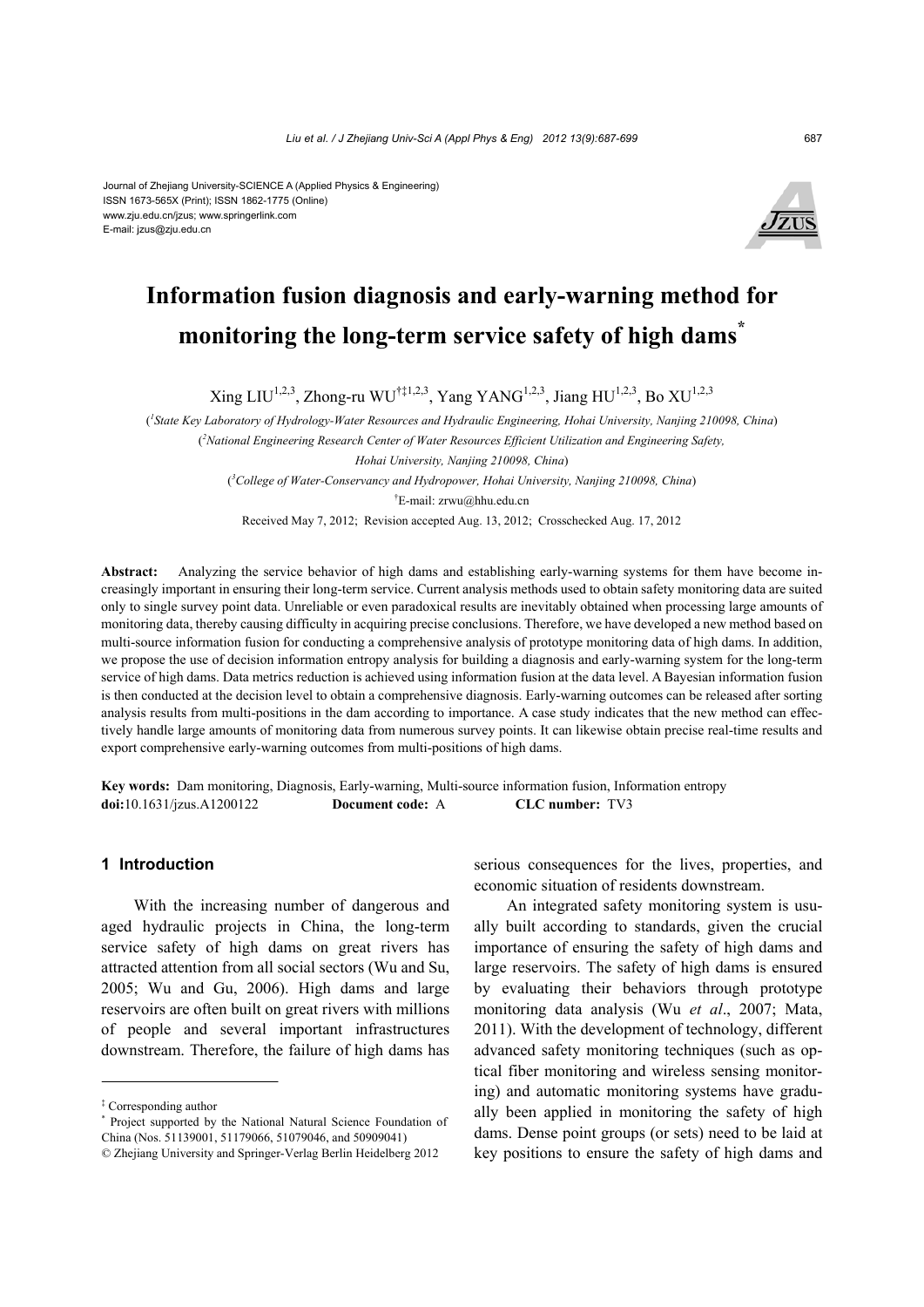form a large-scale online monitoring data collection system. Due to the high frequency of intensive observation, the capacity of monitoring data increases as a geometric series. Current analysis methods can handle a local single data point repeatedly (De Sortis and Paoliani, 2007; Leger and Leclerc, 2007). However, the computing time surges when processing a large amount of data. The repeated treatment of data without considering their relationships hinders the assessment of data error and redundancy, leading to difficulties in obtaining accurate information regarding the behavior of high dams. Thus, methods for extracting effective information from numerous data and improvement of the speed and precision of analysis in acquiring comprehensive information about service behavior have become topics of interest in the field of safety monitoring of high dams.

Recently, various new theories (Friedman *et al*., 2000; Su, 2003; Yang *et al*., 2006; Su *et al*., 2007; Bao *et al*., 2008; Huang *et al*., 2010; Wu *et al*., 2010) have been introduced to solve these issues. The preliminary formation of a structural health monitoring and safety evaluation analysis system has been achieved. On the other hand, studies focused on the application of information fusion theory to the health diagnosis and early-warning methods of high dams are insufficient.

In the present study, a new method based on multi-source information fusion is proposed to conduct a comprehensive analysis of the prototype monitoring data of high dams. Information fusion at the data level is conducted by computing the distance among the monitoring data statistical characters (i.e., confidence distance measure) of multi-positions and multi-points to reduce data metrics. Bayesian fusion is conducted at the decision level to obtain a comprehensive diagnosis and analysis outcomes. Decision information entropy analysis is proposed for carrying out the sorting of analysis results in multipositions according to importance. This procedure is done to diagnose the service behavior of high dams and release early-warnings of abnormity on time.

## **2 Data metrics reduction**

The monitoring data of high dams are huge data sets based on multiple positions, sections and points,

and contain data abnormity caused by monitoring error, data noise and equipment damage. For the purpose of actualizing effective filtration and fast reduction, we use inner relevancy of data at the same position to conduct input data fusion. Commonly, methods such as optional clustering ant colony and means clustering are chosen for processing data clustering and reduction. These methods identify the main data characters through eliminating irrelevant data and data noise. However, they are limited by their thousands of iterations and non-unique calculation results when facing numerous monitoring data. Relevancy exists in data measured at the same sections or positions of a dam (Fig. 1), and becomes more apparent when large numbers of measurements are being taken and their trends and statistical distribution characters are being obtained. In this study, the confidence distance measure (CDM) is proposed to research the relevancy of data statistical distribution characters and for processing and analyzing data.



**Fig. 1 Similarity of data measured at the same positions of a dam** 

CDM refers to a value that monitors the degree of deviation among measurement data of the same index parameter. Using *m* points to measure the same index parameter, the measurement sequence, mean values and deviation of points *i* and *j* are  $X_i$  and  $X_j$ ,  $x_i$ and  $x_i$ ,  $\sigma_i$  and  $\sigma_i$ , respectively. Assuming these values obey a normal distribution, their probability density function curve as an Eigen function for points, can be written as  $p_i(x|x_i)$  and  $p_i(x|x_i)$ . Then, CDM can reflect the deviation between two sequences:

$$
d_{ij} = 2 \left| \int_{x_i}^{x_j} p_i(x \mid x_i) dx \right| = 2A, \tag{1}
$$

$$
d_{ji} = 2 \left| \int_{x_j}^{x_i} p_j(x \mid x_j) dx \right| = 2B. \tag{2}
$$

where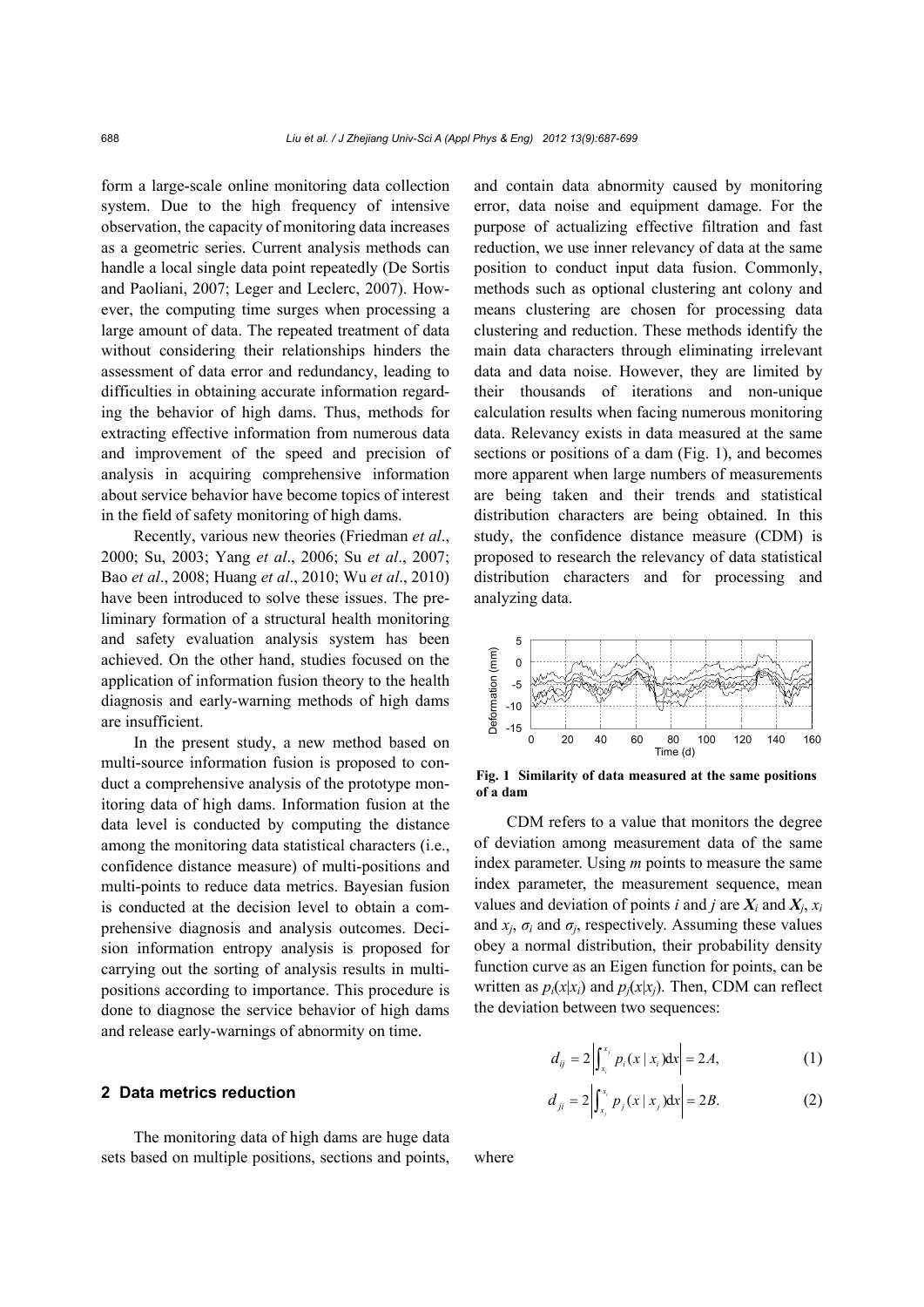$$
p_i(x \mid x_i) = \frac{1}{\sqrt{2\pi}\sigma_i} \exp\left\{-\frac{1}{2}\left(\frac{x - x_i}{\sigma_i}\right)^2\right\},\tag{3}
$$

$$
p_j(x \mid x_j) = \frac{1}{\sqrt{2\pi}\sigma_j} \exp\left\{-\frac{1}{2}\left(\frac{x - x_j}{\sigma_j}\right)^2\right\},\qquad(4)
$$

*A* and *B* are integral areas surrounded by parts below the curves  $p_i(x|x_i)$  or  $p_i(x|x_j)$  and the intervals of  $(x_i, x_j)$ or  $(x_i, x_i)$ , respectively (Fig. 2). The values of  $d_{ij}$  and *dji* vary between 0 and 1.



**Fig. 2 Probability distribution and CDM for** *A* **(a) and**  *B* **(b)**

Usually, the value of  $d_{ij}$  can be calculated by the error function erf(*θ*):

$$
\operatorname{erf}(\theta) = \frac{2}{\pi} \int_0^{\theta} e^{-u^2} du. \tag{5}
$$

Assuming 
$$
u = \frac{x - x_i}{\sqrt{2}\sigma_i}
$$
,  $du = \frac{dx}{\sqrt{2}\sigma_i}$ , then Eq. (5)

can be rewritten as follows:

$$
\mathrm{erf}(\theta) = \frac{2}{\pi \sigma_i} \int_{x_i}^{x_i + \sqrt{2} \theta \sigma_i} \exp \left\{-\frac{1}{2} \left( \frac{x - x_i}{\sigma_i} \right)^2 \right\} dx. \quad (6)
$$

If 
$$
x_j = x_i + \sqrt{2}\theta \sigma_i
$$
,  $\theta = \frac{x_j - x_i}{\sqrt{2}\sigma_i} > 0$ , then

$$
\text{erf}\left(\frac{x_j - x_i}{\sqrt{2}\sigma_i}\right) = \frac{\sqrt{2}}{\sqrt{\pi}} \int_{x_i}^{x_j} \exp\left\{-\frac{1}{2}\left(\frac{x - x_i}{\sigma_i}\right)^2\right\} dx
$$
  
=  $2 \int_{x_i}^{x_j} p_i(x \mid x_i) dx.$  (7)

Comparing with Eq.  $(1)$ ,  $d_{ij}$  can be expressed as

$$
d_{ij} = \left| \text{erf}\left(\frac{x_j - x_i}{\sqrt{2}\sigma_i}\right) \right| \tag{8}
$$

Similarly,

$$
d_{ji} = \left| \text{erf}\left(\frac{x_i - x_j}{\sqrt{2}\sigma_j}\right) \right| \tag{9}
$$

For *m* points, a confidence distance matrix *Dm* is formed by calculating the CDM  $d_{ij}$  ( $i, j = 1, 2, ..., m$ ) between each pair.  $D_m$  is given as

$$
\boldsymbol{D}_m = \begin{pmatrix} d_{11} & \dots & d_{1m} \\ \vdots & & \vdots \\ d_{m1} & \dots & d_{mn} \end{pmatrix} . \tag{10}
$$

Obviously, the smaller the CDM value, the smaller is the distance of measurement sequences between two points, as well as the difference. To distinguish the difference,  $\varepsilon$  is set as a threshold. If  $d_{ii} \leq \epsilon$ , the points of two sides have a good coherence; called point *i* supports point *j*. Conversely, if the points of two sides have a bad coherence; called point *i* does not support point *j*. A hard threshold is often chosen to directly partition the data difference. However, given the fact that the value of  $d_{ij}$  is between 0 and 1, which is a relatively fuzzy range and varies with the change of monitoring data, the Otsu (1979) method has been used to conduct data partitioning to achieve a better dynamic partition of numerous data. The Otsu method parts CDM quickly by analyzing the maximum between-cluster variance of data and converts CDM to degree of support to form a relationship matrix of degree of support between points. The matrix is

$$
\boldsymbol{R}_{m} = \begin{pmatrix} r_{11} & \cdots & r_{1m} \\ \vdots & & \vdots \\ r_{m1} & \cdots & r_{mn} \end{pmatrix} . \tag{11}
$$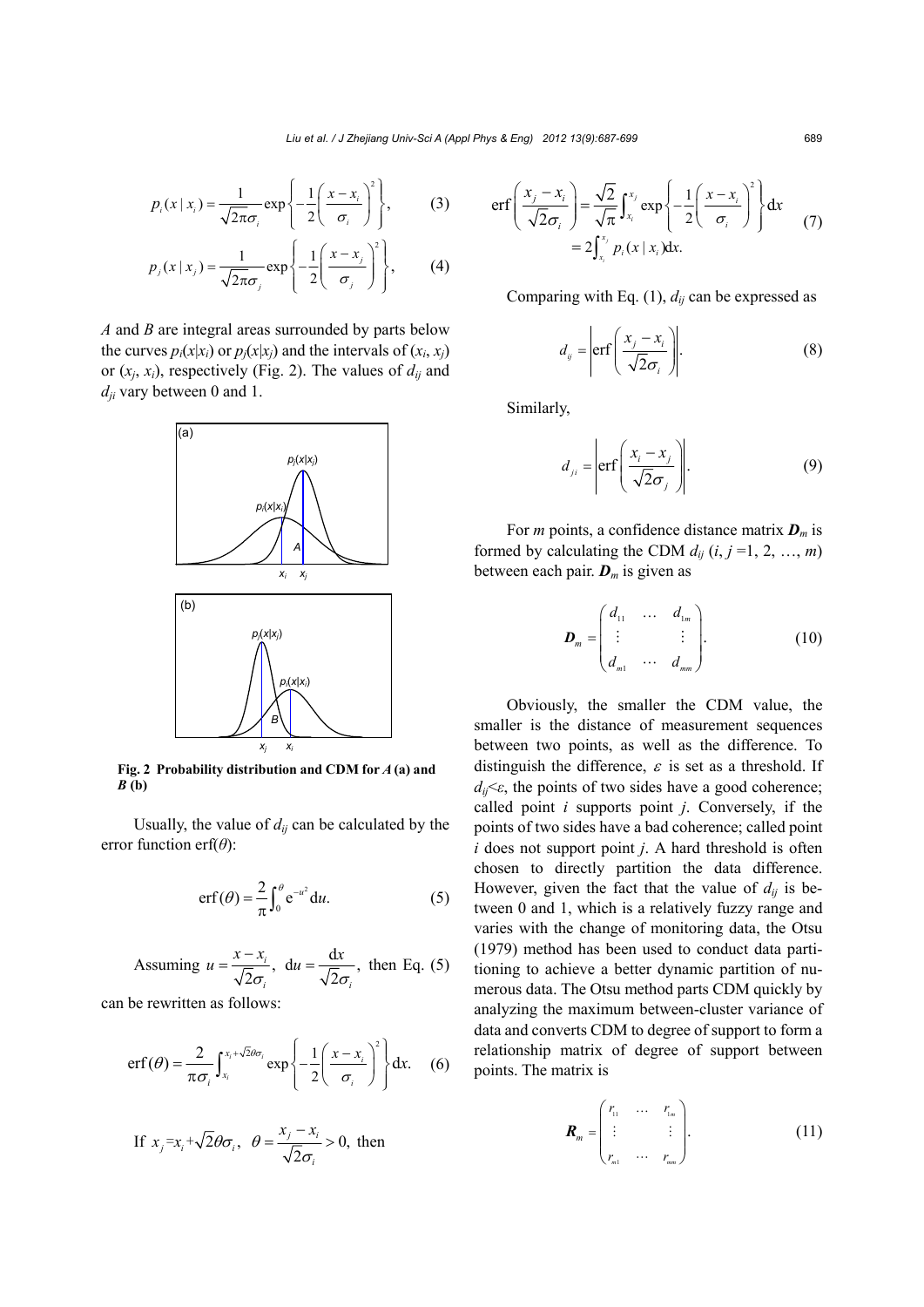Based on  $R_m$ , the comprehensive degree of support (CDS) can be calculated to reflect the support of one certain point by other data. The CDS for each point is computed by calculating the maximum eigenvalues *λ* and corresponding eigenvector *Y* of *Rm*:

$$
\lambda \mathbf{Y} = (\lambda y_1, \lambda y_2, \cdots, \lambda y_m) = \mathbf{R}_m^{\mathrm{T}} \mathbf{Y}, \qquad (12)
$$

which is expanded to

$$
\lambda y_k = y_1 r_{1k} + y_2 r_{2k} + \dots + y_m r_{mk}, k = 1, 2, \dots, m, \quad (13)
$$

where  $\lambda y_k$  represents the support of *m* points to point *k*. A larger value of the degree of support means the point is more reliable and important. Otherwise, the point is supported only by a few points and is of low reliability, even invalid, and should be eliminated. Finally, data conducted by metrics reduction form an effective point data set (PDS)  $X = \{x_1, x_2, ..., x_n\}$ . Subsequent analysis and diagnosis can then be applied to these data.

## **3 Bayesian fusion and analysis**

If we focus only on single point analysis in processing large amounts of data, it is hard to acquire the complete behavior of the dam and contradictory analysis results could be obtained due to the effect of data error invalidation. Bayesian fusion method fuses analysis results to build an effective method that can draw a unified conclusion. It forms a decision fusion set (DFS) including analysis decision variables by aggregating analysis results at each point; it then conducts fusion to the analysis results in realizing the unity of analysis and decision. The following section will describe decision variables fusion based on the Bayesian fusion method.

# **3.1 Bayesian estimation and dynamic learning of decision variables**

In moment algorithm, maximum total-probability algorithm and maximum likelihood algorithm, the unknown parameter  $\theta$  is defined as a non-random variable to estimate parameters. Sequentially, the basic idea of Bayesian estimation is to obtain information additional to  $\theta$  in advance, so that the precision of estimating  $\theta$  can be improved. The specific theory of Bayesian estimation is described as follows: assuming state  $\theta$  is  $\{\theta_1, \theta_2, \dots, \theta_k\}$ ,  $p(\theta_i)$  stands for the prior probability and  $p(x|\theta)$  stands for probability of event *x* under the condition of state  $\theta_i$ . The posterior probability  $p(\theta_i|x)$  then can be calculated as

$$
p(\theta_i \mid x) = \frac{p(x \mid \theta_i) p(\theta_i)}{\sum_{i=1}^{k} p(x \mid \theta_i) p(\theta_i)}.
$$
 (14)

This means that prior probability  $p(\theta_i)$  can be converted to  $p(\theta_i|x)$  by observing event *x*, where  $p(\theta_i)$ is treated as additional information of an unknown parameter, so that the estimation precision is improved.

According to Eq. (14), we can develop the specific calculation processes based on Bayesian theory. Assuming DFS *X* obeys  $N(\mu, \sigma^2)$  and parameter  $\mu$ obeys  $N(\mu_0, \sigma_0^2)$ :

$$
p(\mu | X) = \frac{p(X | \mu)p(\mu)}{\int p(X | \mu)p(\mu)d\mu}
$$
  
\n
$$
= \alpha \prod_{k=1}^{n} p(x_k | \mu)p(\mu)
$$
  
\n
$$
= \alpha \prod_{k=1}^{n} \frac{1}{\sqrt{2\pi}\sigma} \exp \left\{-\frac{1}{2} \left(\frac{x_k - \mu}{\sigma}\right)^2\right\}
$$
  
\n
$$
\frac{1}{\sqrt{2\pi}\sigma_0} \exp \left\{-\frac{1}{2} \left(\frac{\mu - \mu_0}{\sigma_0}\right)^2\right\}
$$
  
\n
$$
= \alpha' \exp \left\{-\frac{1}{2} \left[\left(\frac{l}{\sigma^2} + \frac{1}{\sigma_0^2}\right) \mu^2 - 2 \left(\frac{1}{\sigma^2} \sum_{k=1}^{n} x_k + \frac{\mu_0}{\sigma_0^2}\right) \mu\right]\right\},
$$
\n(15)

where  $\alpha = \frac{1}{p(X)} = \frac{1}{P(x_1, x_2, \dots, x_n)}$ ,  $\alpha$  and  $\alpha'$  are fac-

tors depending on fusion set *X* and irrelevant to *μ*. This is an exponential function and its exponential part is a quadratic function about  $\mu$ . Thus,  $p(\mu|X)$ obeys a normal distribution and keeps its distribution as the number *n* of fusion sets increases. It also can be written as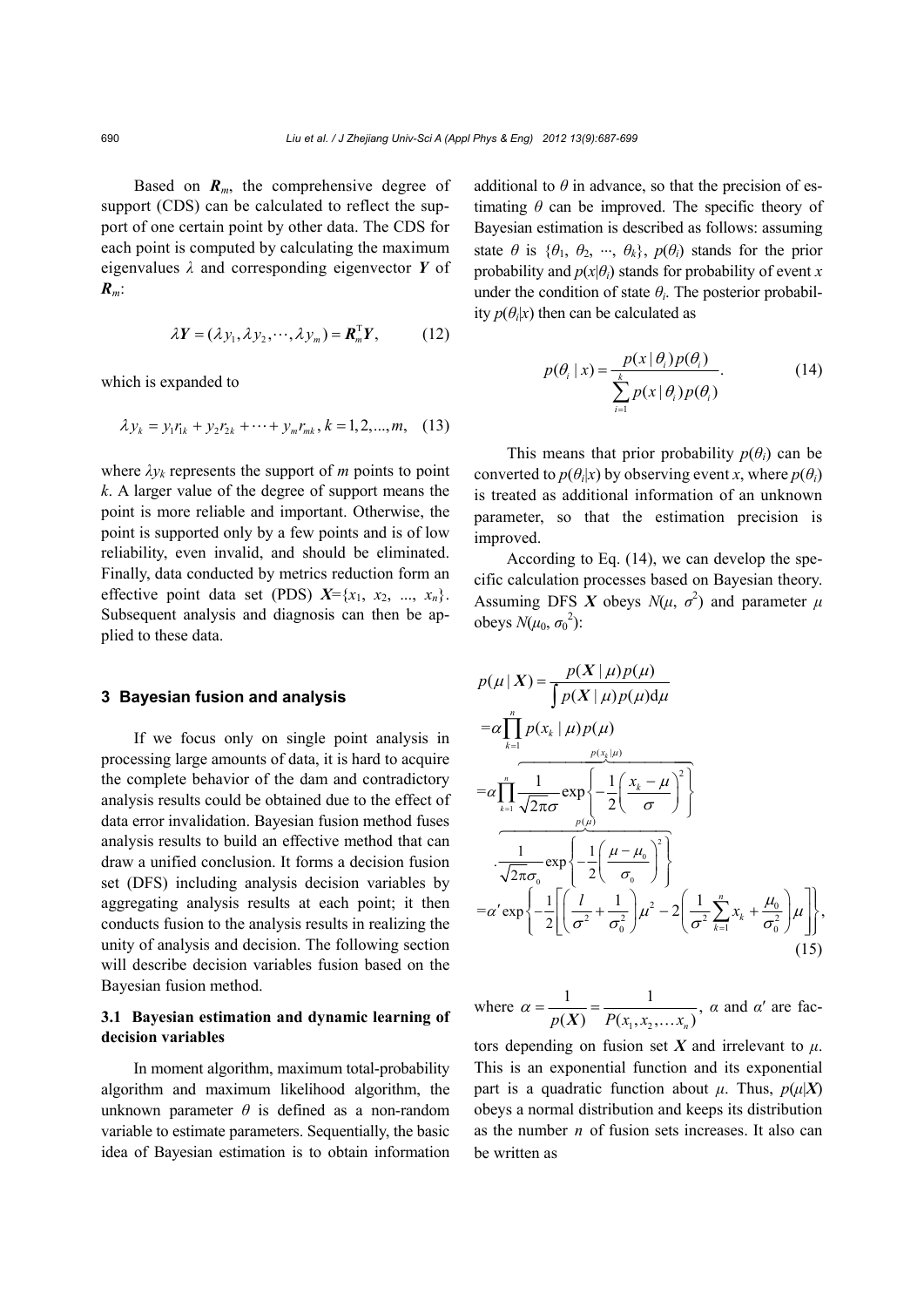$$
p(\mu \mid \boldsymbol{X}) = \frac{1}{\sqrt{2\pi}\sigma_n} \exp\left[-\frac{1}{2}\left(\frac{\mu - \mu_n}{\sigma_n}\right)^2\right].
$$
 (16)

Comparing parameters of Eqs. (15) and (16) and according to the principle that the corresponding parts are equal, we can obtain  $\mu_n$  and  $\sigma_n^2$ :

$$
\mu_n = \left(\frac{n\sigma_0^2}{n\sigma_0^2 + \sigma^2}\right)\hat{\mu}_n + \frac{\sigma^2}{n\sigma_0^2 + \sigma^2}\mu_0, \tag{17}
$$

$$
\sigma_n^2 = \frac{\sigma_0^2 \sigma^2}{n \sigma_0^2 + \sigma^2},\tag{18}
$$

where  $\hat{\mu}_n$  is the mean value of fusion set *X*. Then, the Bayesian estimation  $\hat{\mu}$  of  $\mu$  can be computed after acquiring the distribution of *μ*:

$$
\hat{\mu} = \int_{\Omega} \mu \frac{1}{\sqrt{2\pi}\sigma_n} \exp\left\{-\frac{1}{2} \left(\frac{\mu - \mu_n}{\sigma_n}\right)^2\right\} d\mu, \qquad (19)
$$

where  $\hat{\mu}$  is the optimal fusion value in the fusion set and is more accurate and objective. Given that  $p(\mu|X)$ obeys a normal distribution,  $\hat{\mu} = \mu_n$ . Commonly,  $\sigma_n^2$ stands for the degree of estimation uncertainty. Eqs. (17) and (18) show that as the number *n* of fusion variables keeps on increasing,  $\mu_n$  gradually approaches  $\hat{\mu}_n$ ,  $\sigma_n^2$  to  $\delta^2/n$ . Meanwhile, the distribution of  $p(\mu|X)$  becomes sharper, with its uncertainty degree decreasing continually, and reaches its peak around the real value of the estimating parameters. Its distribution then approaches a Dirac function, thereby forming a dynamic learning process (Fig. 3).



**Fig. 3 Changing process of posterior probability**

Information, including monitoring data and decision variables, is not provided during the real time monitoring of dams, whereas it is gradually deepening and changing in the course of time. The Bayesian learning method can not only realize the optimal analysis of existing decision variables, but also fuse with new decision information with the passage of time in order to obtain more precise and real-time results. Consequently, this method is more suited to conduct the online analysis for safety monitoring of dams. Considering that each new analysis updates based on the previous analysis, the first analysis should assume its estimating parameters obey a uniform distribution or use maximum likelihood algorithm to estimate because of the lack of prior information. The following analysis chooses the posterior probability distribution fusing results to be the prior analysis for the next step, and employs new decision variables to fuse and update. Since the behavior of dams changes dynamically, it is necessary to analyze data from the latest period and gradually abandon part of the old information when fusing new information. Moreover, when external environmental factors (such as weather and water level) change a lot, the time period should be relatively short in order to reflect the fluctuation of a dam's behavior. Conversely, the time period could be relatively long if a dam's behavior is stable, in order to improve the precision of the analysis results.

## **3.2 Selection of diagnosis algorithm**

Diagnosis algorithm is used to analyze observed data, acquire a dam's behavior reflected by a single point and provide decision variables to check for abnormal behavior. Commonly used diagnosis algorithms are gray model, time series model, ANN model, wavelet analysis, and combination forecasting models (Hecht-Nielsen, 1989; Kim and Melhem, 2004; Trivedi and Singh, 2005; Yuen and Lam, 2006; Chen, 2009). These methods are seldom applied in practical projects because of their low calculation efficiency. Apart from these algorithms, statistical models have been studied in detail and applied to varied types of dams and monitoring data analysis (De Sortis and Paoliani, 2007; Leger and Leclerc, 2007; Su *et al*., 2007). Consequently, a statistical model was chosen as the main diagnosis algorithm. Other models can be considered when a dam's behavior has a hysteretic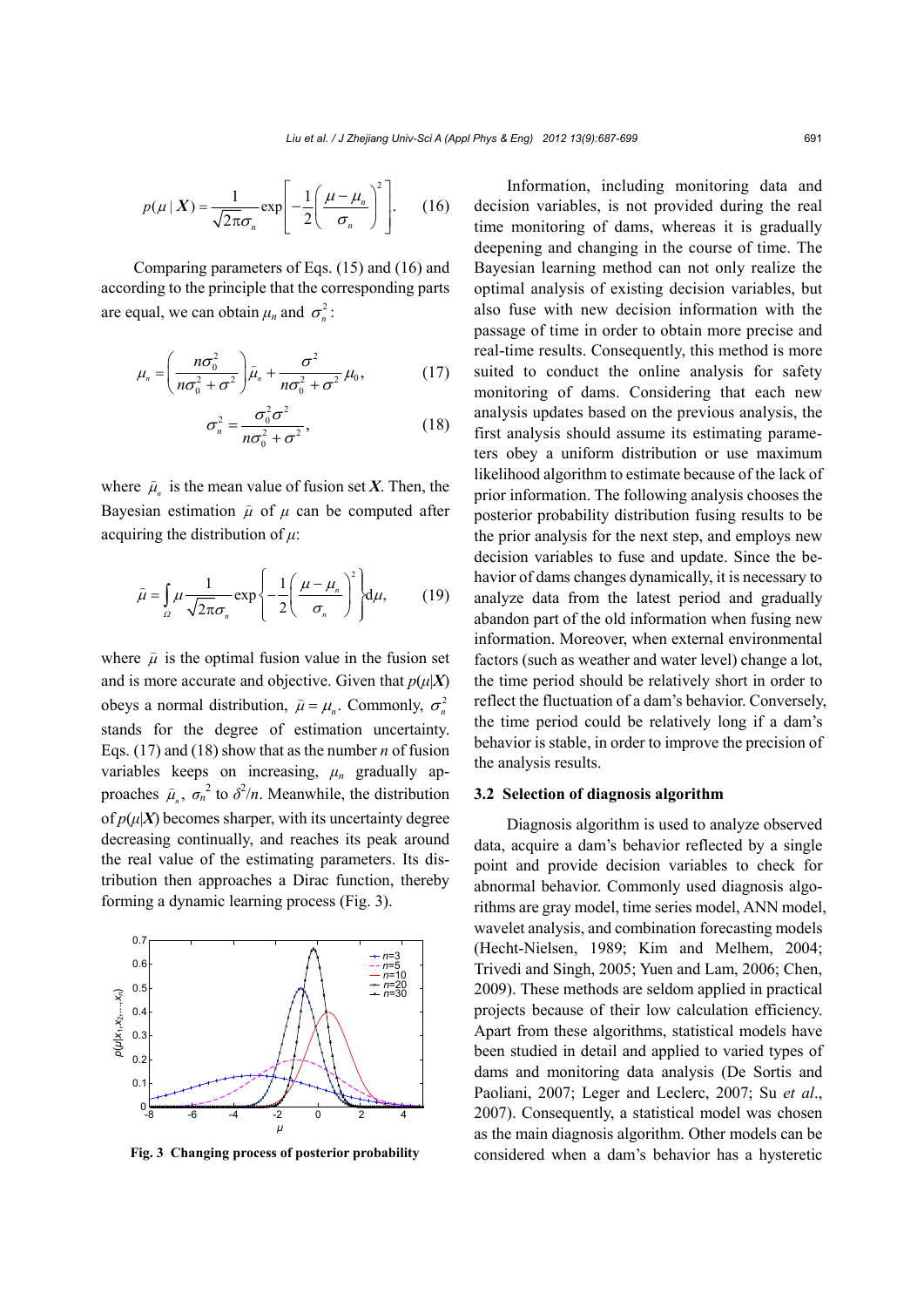nature and uncertainty, the monitoring data are limited or the error is too large.

The method for calculating decision variables for the statistical model is described below:

After acquiring survey points data at a certain position in the dam, we conduct a diagnosis at each survey point. Taking deformation data as an example, the model can be demonstrated as

$$
\hat{\delta} = a_0 + \hat{\delta}(H) + \hat{\delta}(T) + \hat{\delta}(t),\tag{20}
$$

where  $\hat{\delta}$  is the amount of deformation;  $\hat{\delta}(H)$ ,  $\hat{\delta}(T)$ , and  $\hat{\delta}(t)$  are components of hydraulic pressure, temperature, and time effects, respectively. The effect of external environmental loads on dam structure is shown by varied combinations of hydraulic pressure, temperature, and time effects.

The predictive value  $\hat{\delta}$  of the deformation amount can be calculated from Eq. (20), and then to calculate the redundancy of relative  $\delta$  (this is an observed value):  $\Delta \delta = |\delta - \hat{\delta}|$ . Comparing  $\Delta \delta$  with the standard deviation *S* of the model, the behavior of a dam is divided into normal behavior, suspectedabnormal behavior and abnormal behavior. Assuming threshold values for suspected-abnormal and abnormal behaviors are  $E_a = 2S$  and  $E_b = 3S$ , respectively, then the single point diagnosis equation for the *i* survey point is

$$
\begin{cases}\n0 \le \Delta \delta_i \le E_{ai}, \text{normal}, \\
E_{ai} < \Delta \delta_i \le E_{bi}, \text{ suspected-abnormal}, \\
\Delta \delta_i > E_{bi}, \text{abnormal}.\n\end{cases} \tag{21}
$$

Based on Eq. (21), decision variables  $y_a$ ,  $y_b$  and DFS  $Y_a$ ,  $Y_b$  are obtained when the behavior of a dam is between the suspected-abnormal and abnormal intervals, as follows:

$$
Y_{\rm a} = \{y_{\rm a1}, y_{\rm a2}, ..., y_{\rm an}\}\n= \{\Delta \delta_1 - E_{a1}, \Delta \delta_2 - E_{a2}, ..., \Delta \delta_n - E_{\rm an}\},
$$
\n(22)

$$
Y_{b} = \{y_{b1}, y_{b2}, ..., y_{bn}\}\
$$
  
= { $\Delta \delta_1 - E_{b1}, \Delta \delta_2 - E_{b2}, ..., \Delta \delta_n - E_{bn}\}$ . (23)

Then, the optimal fusion values for decision variables can be obtained by Bayesian fusion, subsequently corresponding suspected-abnormal and abnormal values  $\hat{\mu}_a$  and  $\hat{\mu}_b$ , respectively.

## **3.3 Sorting of comprehensive diagnosis results at multi-positions according to their importance**

Decision variables and the unknown uncertainty factors of decision and fusion results vary in the course of gradual decision fusing. The facticity and degree of importance of diagnosis decision results at multi-positions differ from each other. Hence, we introduce information entropy theory (IET) to estimate and compare the diagnosis and decision results to evaluate their relative importance, which will actualize the decision information entropy analysis (DIE).

If the possible probability distribution of a decision variable is  $p(\mu)$ , then scatter (i.e., uncertainty) of its distribution can be calculated as

$$
d = -\sum_{\mu} p(\mu) \ln p(\mu). \tag{24}
$$

When two possible probability distributions  $p^{i-1}(\mu)$  and  $p^i(\mu)$  of a decision variable at the same position are obtained, in order to weigh the relative value of uncertainty between them, the relative uncertainty is defined as

$$
D_{i-1,i} = \frac{d_{i-1}}{d_i} = \frac{\sum_{\mu} p^{i-1}(\mu) \ln p^{i-1}(\mu)}{\sum_{\mu} p^i(\mu) \ln p^i(\mu)}.
$$
 (25)

where  $D_{i-1,i}$  stands for the ratio of the degree of scatter between the former and latter decisions. A larger *Di*-1,*<sup>i</sup>* represents a relatively high degree of scatter of the former decision and its uncertainty. Conversely, it represents a decrease in the degree of scatter of the latter compared to the former decision and an increase in certainty. Therefore,  $D_{i-1,i}$  indicates the relative increase trend of certainty for the integer decision. With the degree of scatter being gradually reduced and the high uncertainty, the decision process could be more true and important. If this decision process is neglected, there will be a high risk of causing loss (Fig. 4).

Since the fusion value  $\hat{\mu}$  of the decision result represents the overall trend of the decision distribution,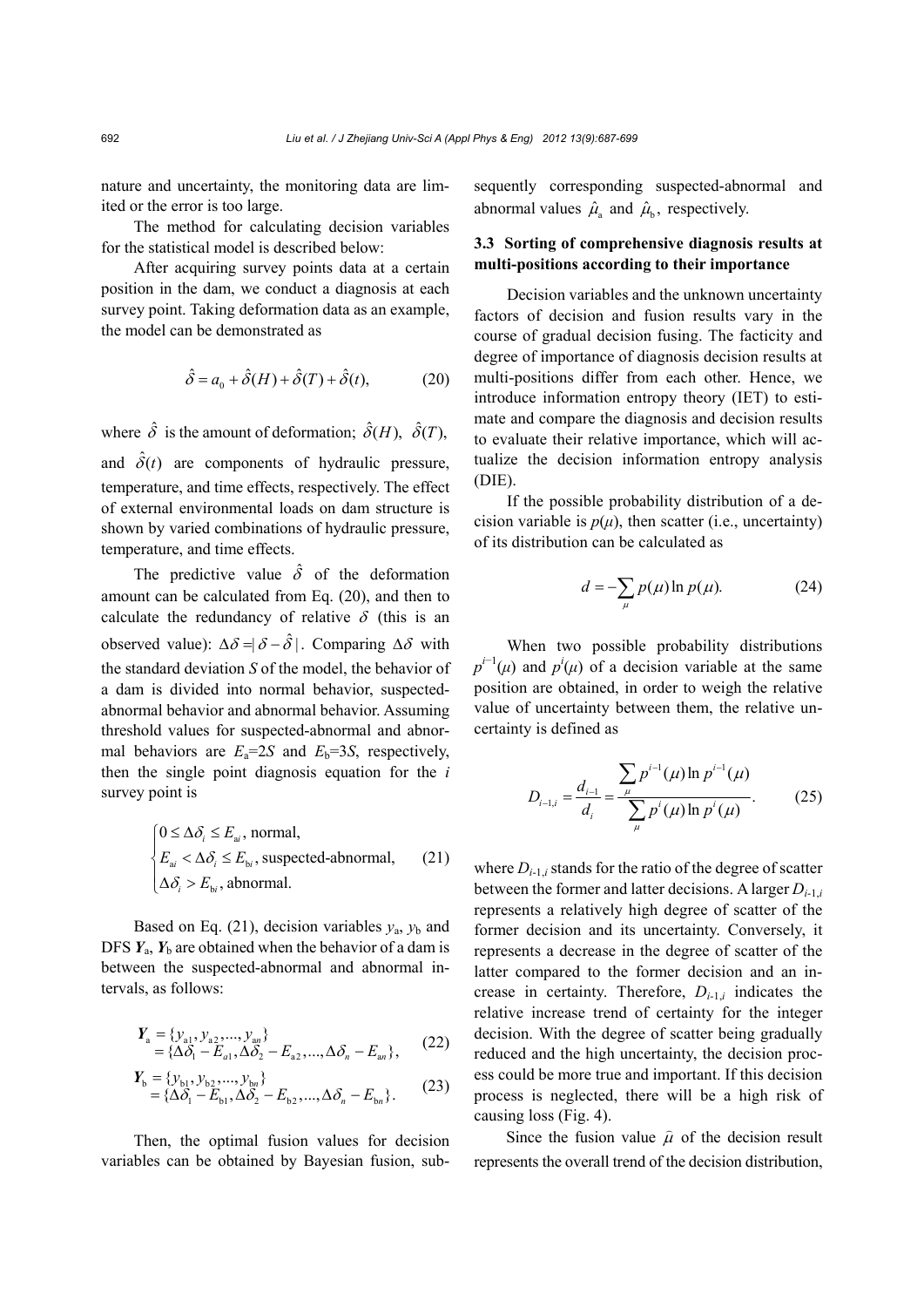

a bigger  $\hat{\mu}$  indicates a more obvious decision trend. Consequently, the relative importance can be defined by the combination of the fusion value  $\hat{\mu}$  of the decision variables and relative uncertainty.

The relative importance of a single-step is

$$
H = \frac{\hat{\mu}^i}{\hat{\mu}^{i-1}} D_{i-1,i}.
$$
 (26)

The cumulative relative importance of *m*-step is

$$
H = \prod_{i=1}^{m} \frac{\hat{\mu}^i}{\hat{\mu}^{i-1}} D_{i-1,i} = \frac{\hat{\mu}^m}{\hat{\mu}^0} D_{0,m}.
$$
 (27)

When diagnosing different positions, different degrees of importance of diagnostic decision outcomes at multi-positions can be obtained by calculating the cumulative importance of each decision change. If behaviors at multi-positions are determined as abnormal, the most importance position should be assigned the most serious early-warning, to emphasize its importance and risk.

# **4 Service behavior fusion diagnosis and early-warning system for high dams**

A flowchart of a high dam service behavior fusion diagnosis (BFD) scheme is shown in Fig. 5. The changing process of a dam's behavior is categorized as three states: normal behavior, suspected-abnormal behavior and abnormal behavior. When fusing diagnosis and analysis, CDM is used to estimate similar changes of multi-points at the same position (or section) on the dam under the same environmental loads. This synergistic effect analysis can eliminate invalid survey points. In order to avoid the effect of different testing values within the range of survey points on the synergistic effect, testing values are first normalized. The confidence distance matrix  $\boldsymbol{D}_m$  and support matrix  $\mathbf{R}_m$  are then calculated and the CDS of the survey points is acquired to conduct deletion and choice to obtain a fusion set of survey point data, which is  $X = \{x_1, x_2, ..., x_n\}$ . On that basis, the fusion set of data for the decision set of diagnosis  $Y = \{y_1, y_2, ..., y_n\}$  are converted using the current diagnosis model. Judgment of whether this position behaves suspectedabnormally can be made according to single-step fusion diagnosis. If certain positions behave suspected-abnormally, multi-step fusion diagnosis is applied and their cumulative importance calculated. When abnormal behavior is checked, early-warning should be undertaken. When abnormity at multipositions appears simultaneously, we export the early-warning outcomes whose cumulative importance has been sorted. The specific methods of fusion diagnosis for single-step and multi-step are explained below.



**Fig. 5 Flowchart of service behavior fusion diagnosis (BFD)**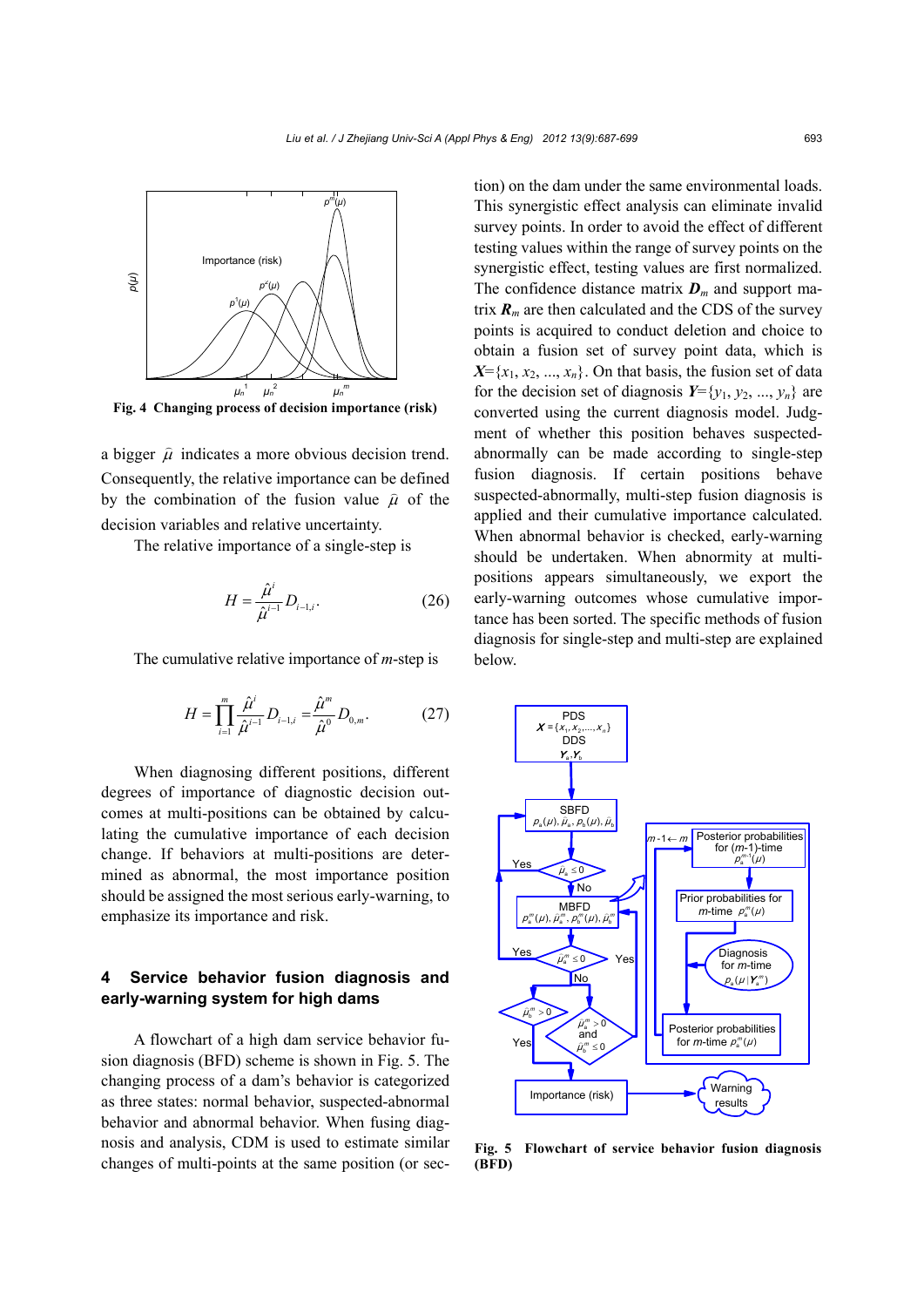#### **4.1 Single-step Bayesian fusion diagnosis (SBFD)**

The first step of SBFD is to conduct single point diagnosis and calculation of data to obtain DFS *Y*<sup>a</sup> including decision variables. After Bayesian fusion, the overall suspected-abnormal decision distribution  $p_a(\mu)$  and fusion value  $\hat{\mu}_a$  of *n* survey points at this position are calculated as

$$
p_{a}(\mu) = p_{a}(\mu | Y_{a}) = p_{a}(\mu | y_{a1}, y_{a2},..., y_{an})
$$
  
= 
$$
\frac{p_{a}(\mu; y_{a1}, y_{a2},..., y_{an})}{p_{a}(y_{a1}, y_{a2},..., y_{an})},
$$
 (28)

$$
\hat{\mu}_a = \int p_a(\mu)\mu d\mu. \tag{29}
$$

Equations for calculating the abnormal decision distribution  $p_b(\mu)$  and fusion value  $\hat{\mu}_b$  are similar to Eqs. (28) and (29). In daily monitoring, if the fusion value  $\hat{\mu}_s > 0$ , it means that there is a suspectedabnormity at this position, and therefore multi-step bayesian fusion diagnoses (MBFD) are applied to this position.

#### **4.2 Multi-step Bayesian fusion diagnoses (MBFD)**

When conducting MBFD to suspected-abnormal positions, the real-time decision distribution and fusion values are calculated by upgrading diagnosis decision variables. It is a Bayesian learning process. Assuming  $p_a^m(\mu)$  and  $\hat{\mu}_a^m$  are the suspectedabnormal decision distribution and fusion value respectively of *m* fusion, and  $Y_{a}^{m}$  is its suspectedabnormal decision set, then

$$
p_{a}^{m}(\mu) = p_{a}(\mu | Y_{a}^{1}, Y_{a}^{2}, \cdots, Y_{a}^{m})
$$
  
\n
$$
= \frac{p_{a}(Y_{a}^{m} | \mu) p_{a}^{m-1}(\mu)}{p_{a}(Y_{a}^{m})}
$$
  
\n
$$
= \frac{p_{a}(Y_{a}^{m} | \mu) p_{a}(\mu | Y_{a}^{1}, Y_{a}^{2}, \cdots, Y_{a}^{m-1})}{p_{a}(Y_{a1}^{m}, Y_{a2}^{m}, \cdots, Y_{an}^{m})},
$$
  
\n
$$
\hat{\mu}_{a}^{m} = \int p_{a}^{m}(\mu) \mu d\mu,
$$
\n(31)

where  $p_{a}^{m-1}(\mu)$  is the posterior probability distribution of the former fusion diagnosis and prior distribution of this time. Corresponding equations for abnormal diagnosis decision distribution  $p_b(\mu)$  and fusion value  $\hat{\mu}_h^m$  are defined by substituting *b* for *a* in Eqs. (30) and (31).

In *m* diagnosis process, MBFD can stop and return to SBFD of this position when the primary suspected-abnormity falls into the normal range, i.e., when  $\hat{\mu}_s^m \leq 0$ . When the primary suspectedabnormity falls into the abnormal state,  $\hat{\mu}_h^m > 0$ , its cumulative importance is calculated. If *k* positions appear abnormal simultaneously, the relative sizes of their cumulative importance are compared and sorted early-warning results at the positions are exported:

$$
H_{i} = \frac{\hat{\mu}_{a}^{m}}{\hat{\mu}_{a}^{0}} \frac{\sum_{\mu} p_{a}^{0}(\mu) \ln p_{a}^{0}(\mu)}{\sum_{a} p_{a}^{m}(\mu) \ln p_{a}^{m}(\mu)}, \quad i = 1, 2, \cdots, k,
$$
 (32)

Alarm  $\rightarrow$  Sort descending  $\{H_1, H_2, \cdots, H_k\}$ .

# **5 Case study**

The case study aims to employ the information fusion diagnosis and early-warning method to diagnose and analyze the observed data from multipositions of an arch dam in order to obtain their diagnosis results.

## **5.1 Description of the project**

A hydropower station is located in the upstream of the Yellow River in Qinghai Province, China. It serves mainly power generation, with consideration of water supply, flood control, and irrigation. The water retaining structure is composed of a concrete hyperbolic arch dam and a gravity buttress on the left bank. The height of the arch dam is 155 m and its installed capacity is 1200 MW from 20 dam sections. The hydropower was used for impoundment in 1996 and for power generation the following year. The project investigation indicated that the geological structure of the dam foundation developed well. There are a number of weak crushed zones along the river, which result in a crashing structure and low deformation modulus of rock body in this region. The rock body of the riverbed foundation in this region is deformed. After ten years of operation, the behavior of the dam has suffered a great change. For this study, we have chosen the radial displacement data from November, 2005 to November, 2009 of a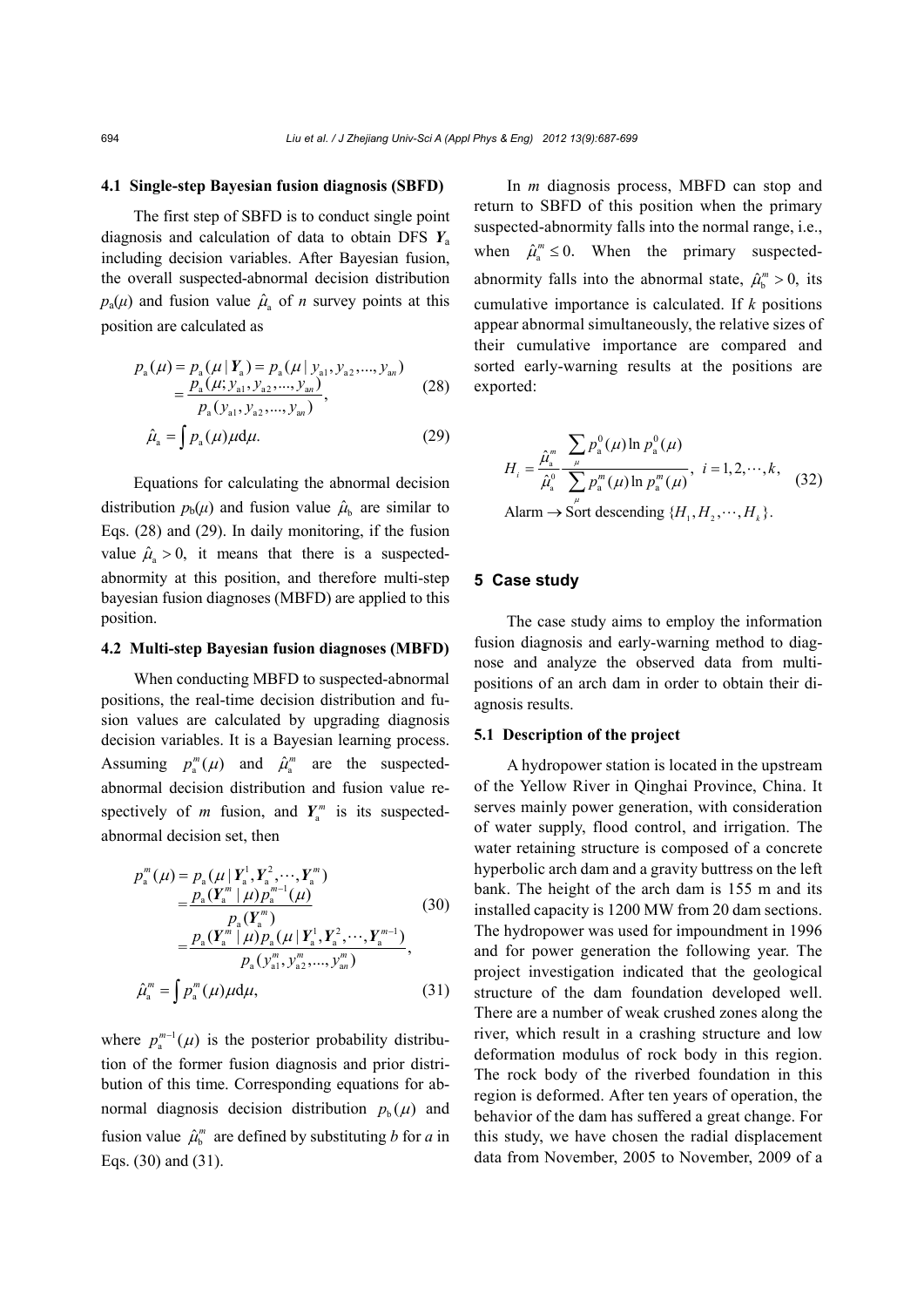dam section of riverbed to diagnose and analyze the service behavior of the dam.

#### **5.2 Acquisition of a fusion set of the survey points**

We chose the radial displacement data of the dam body, which are observed from the vertical elevation survey points of dam sections No. 6, No. 9 and No. 11 located in the riverbed. Twelve survey points were analyzed and diagnosed with four survey points at each dam section. According to the differences among dam sections, the survey points were categorized to three groups, recorded as: p6-1–p6-4, p9-1–p9-4, and p11-1–p11-4. After normalizing the data between 0 and 1, mean values *x* and the degree of scatter  $\sigma$  were obtained (Table 1).

CDM of survey points in each group were calculated using Eqs. (8) and (9), and then their support relationship matrix  $\mathbf{R}_m$  was obtained. Relationship matrixes of sections No. 6, No. 9 and No. 11 were denoted  $\mathbf{R}_4^1$ ,  $\mathbf{R}_4^2$ , and  $\mathbf{R}_4^3$ , respectively.

$$
\mathbf{R}_{4}^{1} = \begin{bmatrix} 1.00 & 0.19 & 0.30 & 0.19 \\ 0.03 & 1.00 & 1.00 & 1.00 \\ 0.08 & 1.00 & 1.00 & 1.00 \\ 0.03 & 1.00 & 1.00 & 1.00 \end{bmatrix},
$$

$$
\mathbf{R}_{4}^{2} = \begin{bmatrix} 1.00 & 0.19 & 0.30 & 0.19 \\ 0.03 & 1.00 & 1.00 & 1.00 \\ 0.08 & 1.00 & 1.00 & 1.00 \\ 0.03 & 1.00 & 1.00 & 1.00 \end{bmatrix},
$$

| $\boldsymbol{R}_{4}^{3} = \begin{bmatrix} 1.00 & 0.79 & 1.00 & 1.00 \\ 0.85 & 1.00 & 0.53 & 0.96 \\ 1.00 & 0.35 & 1.00 & 0.99 \\ 1.00 & 0.93 & 0.98 & 1.00 \end{bmatrix}$ |  |  |  |
|---------------------------------------------------------------------------------------------------------------------------------------------------------------------------|--|--|--|
|                                                                                                                                                                           |  |  |  |
|                                                                                                                                                                           |  |  |  |
|                                                                                                                                                                           |  |  |  |

Subsequently, CDS (Table 2) for each survey point was calculated using the maximum modulus eigenvalue *λ* and the corresponding eigenvector *Y*. Comparison of the CDS values for survey points in each group (Fig. 6) showed that the degree of support for most survey points was below 1.6. The degrees of support for p6-1 and p9-2 in their own groups were below 0.6, and thus they were eliminated. The remaining 10 points formed three groups of survey points DFS: {p6-2, p6-3, p6-4}, {p9-1, p9-3, p9-4} and {p11-1, p11-2, p11-3, p11-4}.

## **5.3 Single-step diagnosis**

The statistical models were established for the 10 points using data from November, 2005 to October, 2009 based on Eq. (20). For an arch dam, the hydraulic pressure component is multinomial with a maximum power of 4. The multiple correlation coefficient *R* and standard deviation *S* of the survey points data were then computed (Table 3).

The SBFD began in November of the same year for these three dam sections. Relatively large radial displacements were found when analyzing data on Nov. 10, 2009. Observed and simulated values for each point were obtained and the difference between

| Point No.                                                | $x$ (mm)   | $\sigma$ | Point No. | $x$ (mm)  | $\sigma$   |  |  |  |
|----------------------------------------------------------|------------|----------|-----------|-----------|------------|--|--|--|
| $p6-1$                                                   | 0.449      | 0.072    | p9-3      | 0.405     | 0.058      |  |  |  |
| $p6-2$                                                   | 0.389      | 0.055    | p9-4      | 0.428     | 0.068      |  |  |  |
| $p6-3$                                                   | 0.396      | 0.054    | $p11-1$   | 0.396     | 0.057      |  |  |  |
| $p6-4$                                                   | 0.389      | 0.056    | $p11-2$   | 0.389     | 0.054      |  |  |  |
| $p9-1$                                                   | 0.400      | 0.055    | $p11-3$   | 0.402     | 0.059      |  |  |  |
| $p9-2$                                                   | 0.365      | 0.052    | $p11-4$   | 0.386     | 0.056      |  |  |  |
| Table 2 Comprehensive degree of support of survey points |            |          |           |           |            |  |  |  |
| Point No.                                                | <b>CDS</b> |          |           | Point No. | <b>CDS</b> |  |  |  |
| $p6-1$                                                   | 0.578      |          | $p9-3$    |           | 1.746      |  |  |  |
| $p6-2$                                                   | 1.705      |          | $p9-4$    |           | 1.676      |  |  |  |
| $p6-3$                                                   | 1.715      |          | $p11-1$   |           | 1.898      |  |  |  |
| $p6-4$                                                   | 1.707      |          | $p11-2$   |           | 1.679      |  |  |  |
| $p9-1$                                                   |            | 1.735    |           |           | 1.690      |  |  |  |
| $p9-2$                                                   |            | 0.596    | $p11-4$   |           | 1.951      |  |  |  |

**Table 1 Mean values and degree of scatter of survey points**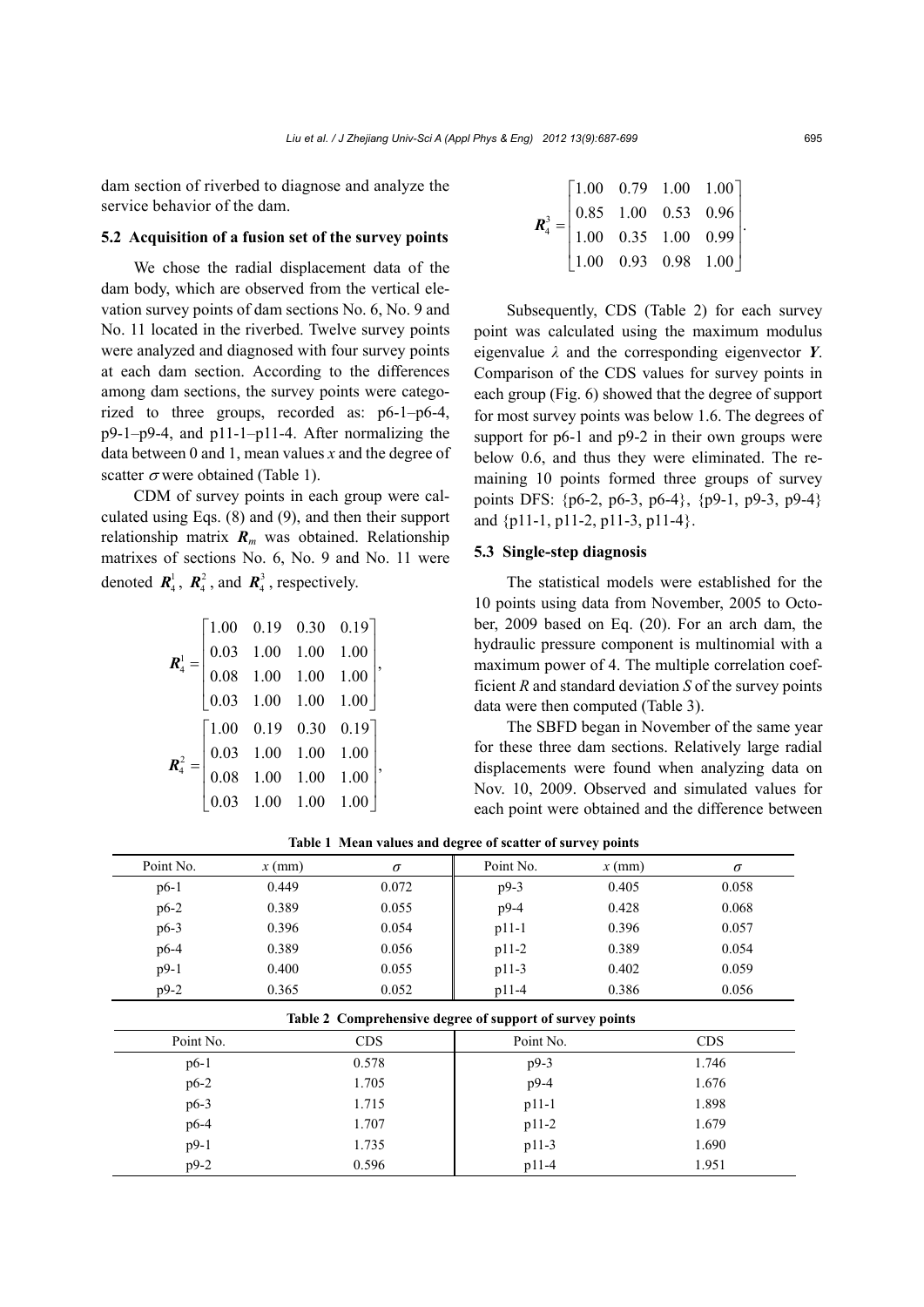

**Fig. 6 Comparison of CDS for each survey point** 

**Table 3 Multiple correlation coefficient and standard deviation of survey point data** 

| No.            | Point No. | R     | S     | No. | Point No. | $\boldsymbol{R}$ | د     |
|----------------|-----------|-------|-------|-----|-----------|------------------|-------|
|                | $p6-2$    | 0.904 | 0.628 | 6   | $p9-4$    | 0.954            | 0.531 |
| ↑<br>∠         | $p6-3$    | 0.905 | 0.857 |     | $p11-1$   | 0.977            | 0.379 |
|                | $p6-4$    | 0.909 | 0.653 | 8   | $p11-2$   | 0.949            | 0.447 |
| $\overline{4}$ | $p9-1$    | 0.914 | 0.525 | Q   | $p11-3$   | 0.940            | 0.461 |
|                | $p9-3$    | 0.958 | 0.284 | 10  | $p11-4$   | 0.956            | 0.576 |

**Table 4 Suspected-abnormal data diagnosed by SBFD**

| Point No. | $\delta$ (mm) | $\delta$<br>(mm) | $\Delta\delta$ (mm) | $E_{\rm a}$ (mm) | $Y_a$ (mm) |
|-----------|---------------|------------------|---------------------|------------------|------------|
| $p6-2$    | 20.053        | 18.933           | 1.120               | 1.256            | $-0.136$   |
| $p6-3$    | 16.321        | 14.951           | 1.370               | 1.714            | $-0.344$   |
| $p6-4$    | 12.244        | 11.199           | 1.045               | 1.306            | $-0.261$   |
| $p9-1$    | 22.205        | 20.965           | 1.240               | 1.050            | 0.900      |
| $p9-3$    | 18.237        | 17.783           | 0.454               | 0.568            | $-0.114$   |
| $p9-4$    | 15.189        | 13.969           | 1.220               | 1.062            | 0.158      |
| $p11-1$   | 25.064        | 24.114           | 0.950               | 0.758            | 0.192      |
| $p11-2$   | 19.454        | 18.454           | 1.000               | 0.894            | 0.106      |
| $p11-3$   | 18.521        | 17.431           | 1.090               | 0.922            | 0.168      |
| $p11-4$   | 13.260        | 14.282           | 1.022               | 1.152            | $-0.130$   |

them and the suspected-abnormity limitation  $E_a$  were calculated. Then the suspected-abnormity decision set *Y*a was defined to conduct fusion diagnosis. The analysis results are listed in Table 4. The suspectedabnormity fusion values  $\hat{\mu}$  for dam sections No. 6, No. 9 and No. 11 were −0.247 mm, 0.078 mm and 0.084 mm, respectively, and corresponding variances  $\sigma_a$  were 0.114, 0.167 and 0.157, respectively. Eq. (21) and Fig. 7 indicate that the fusion diagnosis results of dam section No. 6 were normal, and those of dam sections No. 9 and No. 11 were



**Fig. 7 SBFD distribution of suspected-abnormity**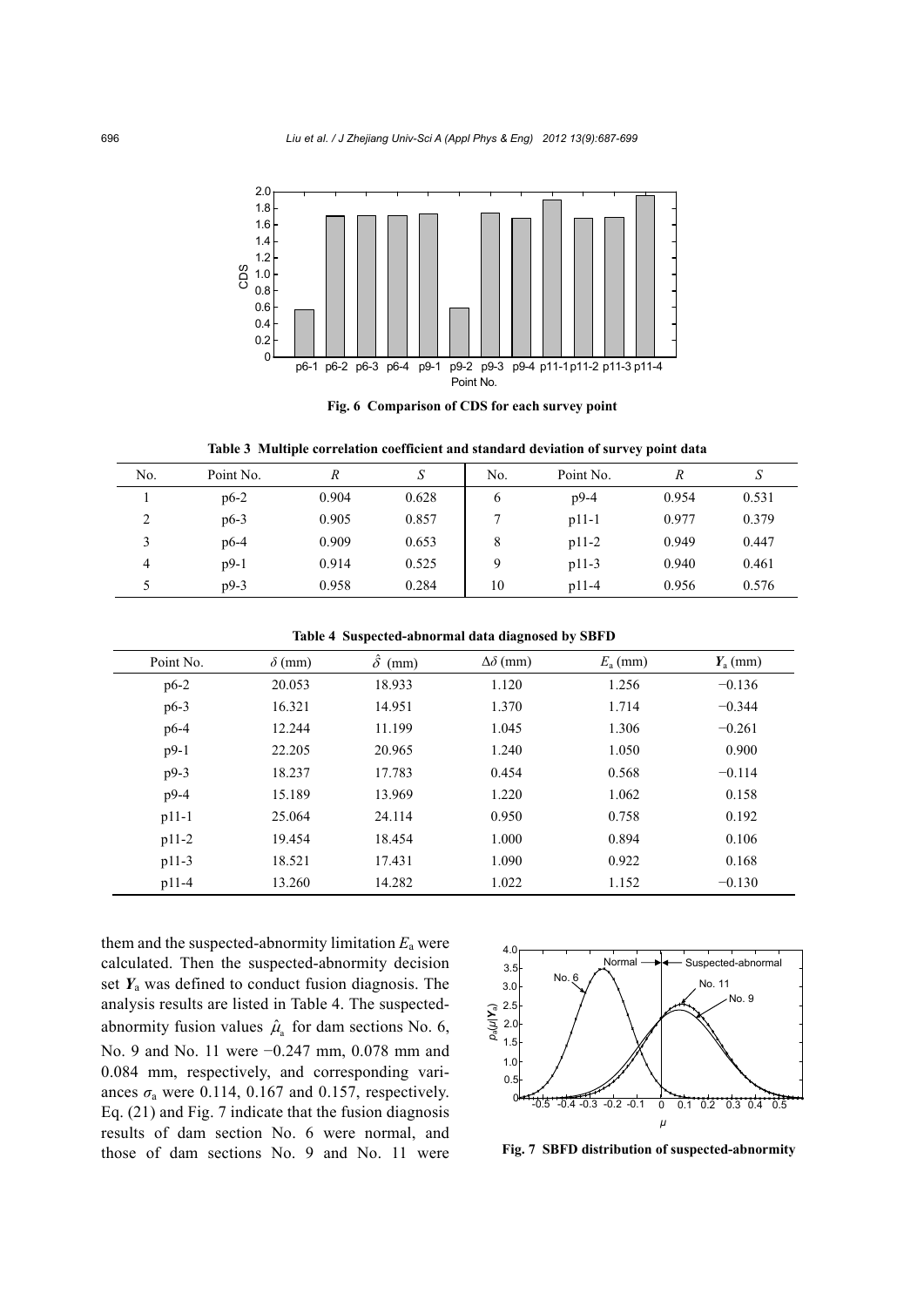suspected-abnormal with their fusion values  $\hat{\mu}_a > 0$ , meaning that these positions are suspectedabnormal.

# **5.4 Multi-step diagnosis**

The fusion diagnosis of Nov. 10, 2009 is regarded as the first step in conducting MBFD for dam sections No. 9 and No. 11. The fusion values  $\hat{\mu}_s$  $\hat{\mu}_{b}$  and variances  $\sigma_{a}$ ,  $\sigma_{b}$  of suspected-abnormal and abnormal diagnosis distributions are listed in Table 5, and their development trends are depicted in Fig. 8. The fusion values  $\hat{\mu}_a$  peak at step 3. The degrees of scatter  $\sigma_a$  are relatively small and the development trends come to a maximum. Fusion diagnosis results of the following steps 4 and 5 gradually return to the normal range. In the whole diagnosis process, abnormal fusion values  $\hat{\mu}_{h}$  remain lower than 0, which indicates that these two sections do not show abnormal behavior. Consequently, it is unnecessary to release an early-warning. These sections can return to SBFD.

In MBFD, steps from 1 to 4 fall within the suspected-abnormity range. Calculating the singlestep and multi-step cumulative relative importance of sections No. 9 and No. 11 for the first step of No. 9 is convenient for comparison. Table 6 demonstrates

**Table 5 Suspected-abnormal data of MBFD**

| <b>Step</b><br>Date |               |                  | No. 9 section    | No. 11 section       |                  |                    |                  |                    |                  |
|---------------------|---------------|------------------|------------------|----------------------|------------------|--------------------|------------------|--------------------|------------------|
|                     |               | $\hat{\mu}$ (mm) | $\sigma_{\rm a}$ | $\hat{\mu}_{h}$ (mm) | $\sigma_{\rm h}$ | $\mu_{\rm o}$ (mm) | $\sigma_{\rm a}$ | $\mu_{\rm b}$ (mm) | $\sigma_{\rm h}$ |
| Step 1              | Dec. 11, 2009 | 0.187            | 0.163            | $-0.260$             | 0.258            | 0.220              | 0.151            | $-0.245$           | 0.239            |
| Step 2              | Dec. 12, 2009 | 0.271            | 0.151            | $-0.176$             | 0.239            | 0.310              | 0.135            | $-0.151$           | 0.213            |
| Step 3              | Dec. 13, 2009 | 0.410            | 0.114            | $-0.037$             | 0.180            | 0.453              | 0.108            | $-0.013$           | 0.177            |
| Step 4              | Dec. 14, 2009 | 0.276            | 0.173            | $-0.171$             | 0.274            | 0.313              | 0.148            | $-0.152$           | 0.234            |
| Step 5              | Dec. 15, 2009 | $-0.037$         | 0.164            | $-0.483$             | 0.259            | $-0.013$           | 0.162            | $-0.478$           | 0.256            |



**Fig. 8 Distribution results of MBFD**  Development process of possible abnormal distribution for No. 9 dam part (a) and No. 11 dam part (b)

| <b>Step</b> | Date          |                              | No. 9 section               | No. 11 section               |                               |  |
|-------------|---------------|------------------------------|-----------------------------|------------------------------|-------------------------------|--|
|             |               | H (single-step) <sup>a</sup> | H (multi-step) <sup>b</sup> | H (single-step) <sup>a</sup> | $H$ (multi-step) <sup>b</sup> |  |
| Step 1      | Dec. 11, 2009 | 2.33                         | 2.33                        | 2.71                         | 2.71                          |  |
| Step 2      | Dec. 12, 2009 | 1.34                         | 3.11                        | 1.36                         | 3.42                          |  |
| Step 3      | Dec. 13, 2009 | 1.17                         | 3.65                        | 1.34                         | 4.26                          |  |
| Step 4      | Dec. 14, 2009 | 0.98                         | 3.58                        | 0.95                         | 3.77                          |  |

**Table 6 Relative importance of single-step and multi-step**

<sup>a</sup> According to Eq.  $(26)$ ; <sup>b</sup> According to Eq.  $(27)$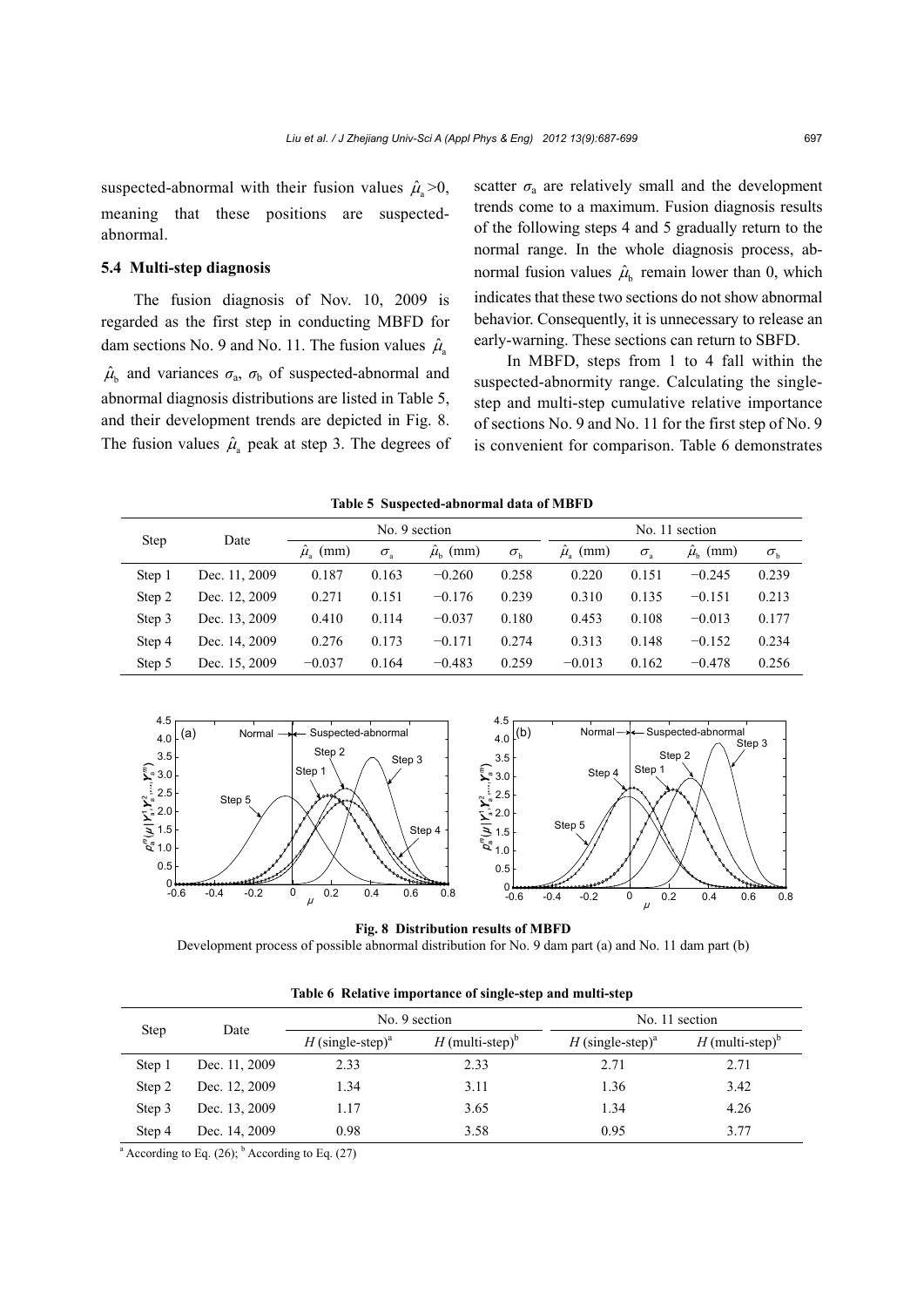that the cumulative relative importance of each dam section peaks at step 3 and the importance of section No. 11 is bigger than that of No. 9. Examination of Fig. 8 leads to the same conclusion, that the diagnosis distribution of No. 11 has a relatively clear trend and a small degree of scatter.

# **6 Conclusions**

In this paper, we propose a new method to conduct a comprehensive analysis of the dense prototype monitoring data of high dams based on a combination of information fusion theory and existing analysis models. It has been applied to a project case and obtained satisfactory results:

1. Considering the cooperating effect of changes among multi-points at the same position, CDM is employed to measure and select the survey points. It can eliminate invalid points, reduce data metric and acquire DFS. This process can realize the acquisition of effective information.

2. For the DFS of multi-points at the same position, BFD is undertaken to capture the overall trend and acquire the overall fusion diagnosis results of that position. Thus, comprehensive fusion of varied results is actualized.

3. SBFD is used to distinguish suspectedabnormal behavior of multi-positions at the dam body. For the few positions diagnosed as abnormal, MBFD is conducted expressly. This procedure gradually narrows the monitoring diagnosis range and improves the speed and efficiency of diagnosis.

4. In MBFD, the latest diagnosis information is fused into the primary decision continually when suspected-abnormal positions are being monitored and analyzed. This can greatly improve the real-time character and precision of diagnosis.

5. The analysis of the development trend and the degree of scatter of the diagnosis decision distribution imports uncertainty into the final diagnosis results. Thus, different degrees of importance of diagnosis and early-warning at multi-positions can be acquired. These results are helpful to the function and maintenance of subsequent projects.

#### **References**

- Bao, T.F., Wu, Z.R., Gu, C.S., 2008. Influence of fractality of fracture surfaces on stress and displacement fields at crack tips. *Science China Serial E-Technological Sciences*, **51**(Supp II):95-100. [doi:10.1007/s11431-008-6004-3]
- Chen, S.M., 2009. A New Method to Forecast Enrollments Using Fuzzy Time Series and Clustering Techniques. International Conference on Machine Learning and Cybernetics, Baoding, China, p.3026-3029. [doi:10.1109/ ICMLC.2009.5212604]
- De Sortis, A., Paoliani, P., 2007. Statistical analysis and structural identification in concrete dam monitoring. *Engineering Structures*, **29**(1):110-120. [doi:10.1016/j.engstruct.2006.04.022]
- Friedman, N., Linial, M., Nachman, I., 2000. Using Bayesian networks to analyze expression data. *Journal of Computational Biology*, **7**(3-4):601-620. [doi:10.1089/1066527 00750050961]
- Hecht-Nielsen, R., 1989. Theory of the Back Propagation Neural Network. International Joint Conference on Neural Networks, Washington DC, USA, p.593-605. [doi:10. 1109/IJCNN.1989.118638]
- Huang, H.W., Yang, J.N., Zhou, L., 2010. Comparison of various structural damage tracking techniques based on experimental data. *Smart Structure and Systems*, **6**(9): 1057-1077. [doi:10.1117/12.774621]
- Kim, H.S., Melhem, H., 2004. Damage detection of structures by wavelet analysis. *Engineering Structures*, **26**(3):347- 362. [doi:10.1016/j.engstruct.2003.10.008]
- Leger, P., Leclerc, M., 2007. Hydrostatic, temperature, timedisplacement model for concrete dams. *Journal of Engineering Mechanics*, **133**(3):267-277. [doi:10.1061/(ASCE) 0733-9399(2007)133:3(267)]
- Mata, J., 2011. Methods of analysis for the prediction and the verification of dam behavior. *Engineering Structures*, **33**(3):903-910. [doi:10.1016/j.engstruct.2010.12.011]
- Otsu, N., 1979. A threshold selection method from gray level histograms. *IEEE Transactions on Systems Man and Cybernetics*, **9**(1):62-66. [doi:10.1109/TSMC.1979.4310076]
- Su, H.Z., 2003. Intelligent Sensing and Fusion System and Its Application to Dam Safety Monitoring. MS Thesis, Hohai University, Nanjing, China (in Chinese).
- Su, H.Z., Wu, Z.R., Wen, Z.P., 2007. Identification model for dam behavior based on wavelet network. *Computer-Aided Civil and Infrastructure Engineering*, **22**(6):438-448. [doi:10.1111/j.1467-8667.2007.00499.x]
- Trivedi, H.V., Singh, J.K., 2005. Application of grey system theory in the development of a runoff prediction model. *Biosystems Engineering*, **92**(4):521-526. [doi:10.1016/j. biosystemseng.2005.09.005]
- Wu, Z.R., Su, H.Z., 2005. Dam health diagnosis and evaluation. *Smart Materials and Structures*, **14**(3):130-136. [doi:10. 1088/0964-1726/14/3/016]